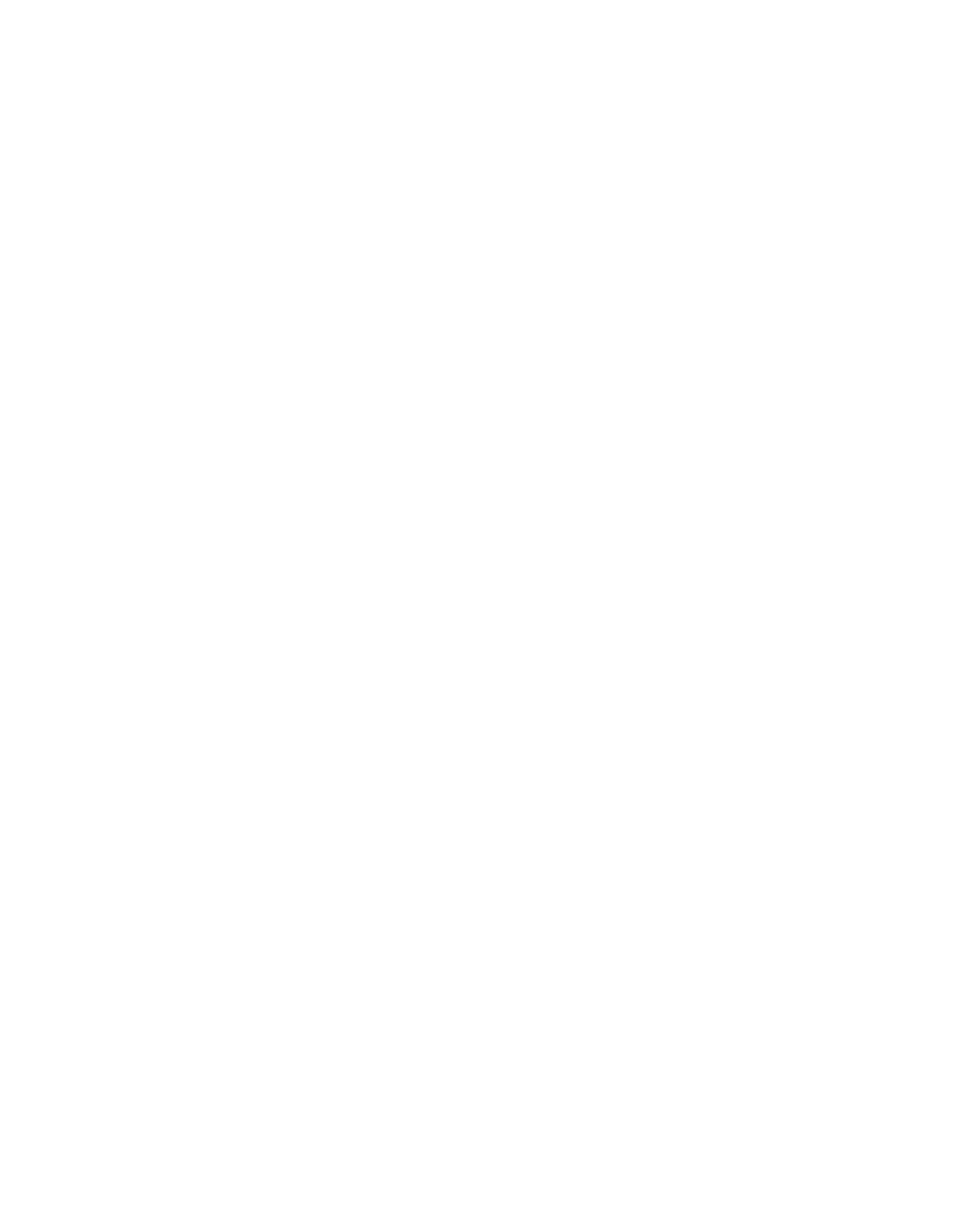## **ADDED ENTRIES:**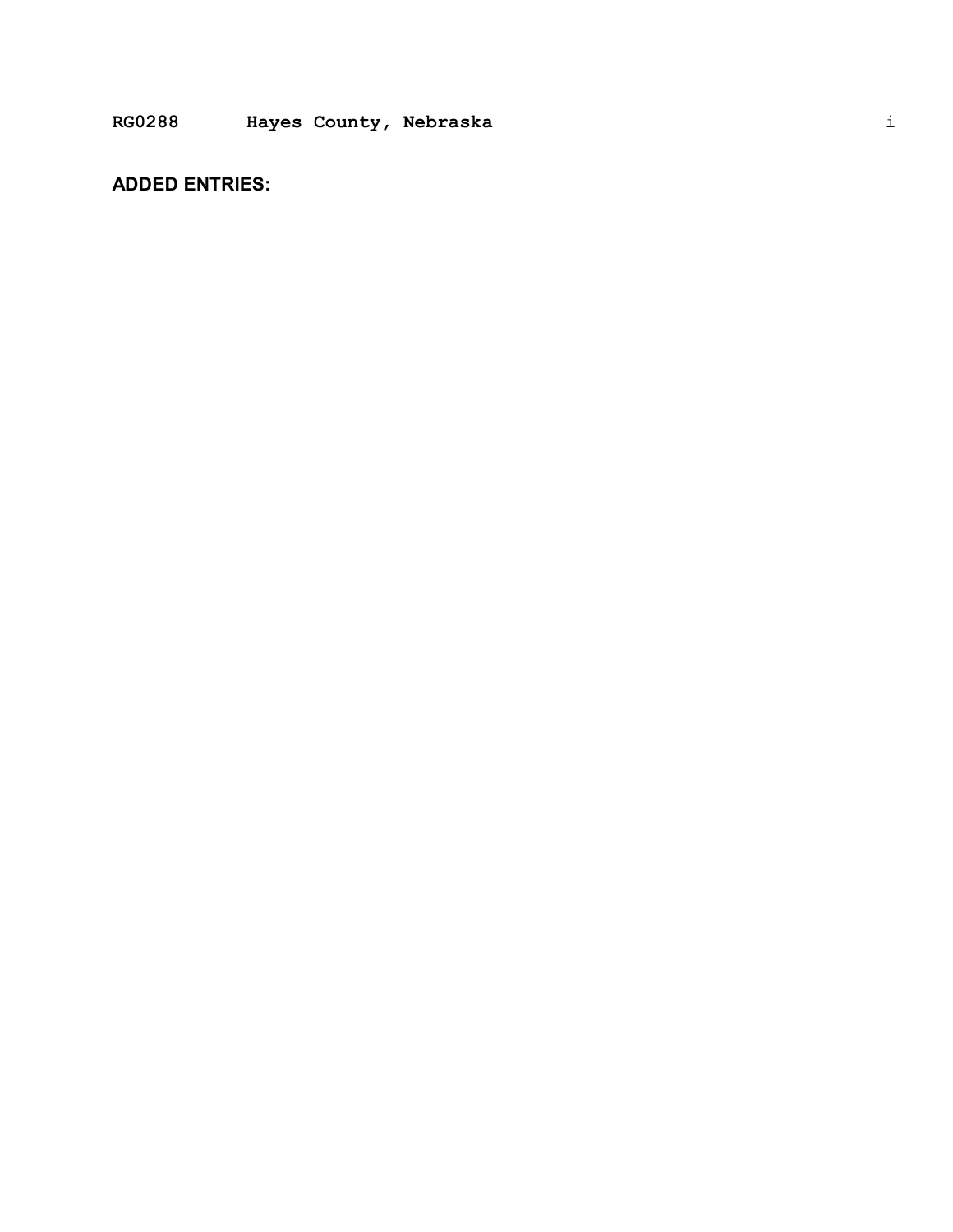#### **RG0288 Hayes County, Nebraska**

#### **SUBGROUP TWO TREASURER (cont)**

**SERIES FOUR MOTOR VEHICLE TAX LISTS, 1935-1945** 

V.01-02 Motor Vehicle Tax Lists, 1935-1945

**SERIES FIVE SPECIAL ASSESSMENTS (no records)** 

**SERIES SIX SCHOOL LAND RECORDS (no records)** 

**SERIES SEVEN STATE TAX SUIT, 1905** 

V.01 Tax Record, 1905

**SUBGROUP THREE COUNTY BOARD OF COMMISSIONERS** 

**SERIES ONE COUNTY BOARD PROCEEDINGS (no records)** 

**SUBGROUP FOUR COUNTY CLERK, 1891-1988** 

#### **film**

**SERIES ONE MARRIAGE RECORDS, 1891-1988** 

**NOTE:** Microfilmed by the Genealogical Society of Utah for the Historical Society, 1996

V.01 Indexed p.1 (Baley-Melton), Feb. 3, 1886 thru p.606 (Vanstide-Menshardt), Aug. 25, 1910 V.02 Indexed p.1 (Rucker-Fitzgerls), August 31, 1910 thru p.190 (Cary-Bodeman), July 18, 1923 V.03 Indexed p.1 (Cropper-May), May 24, 1924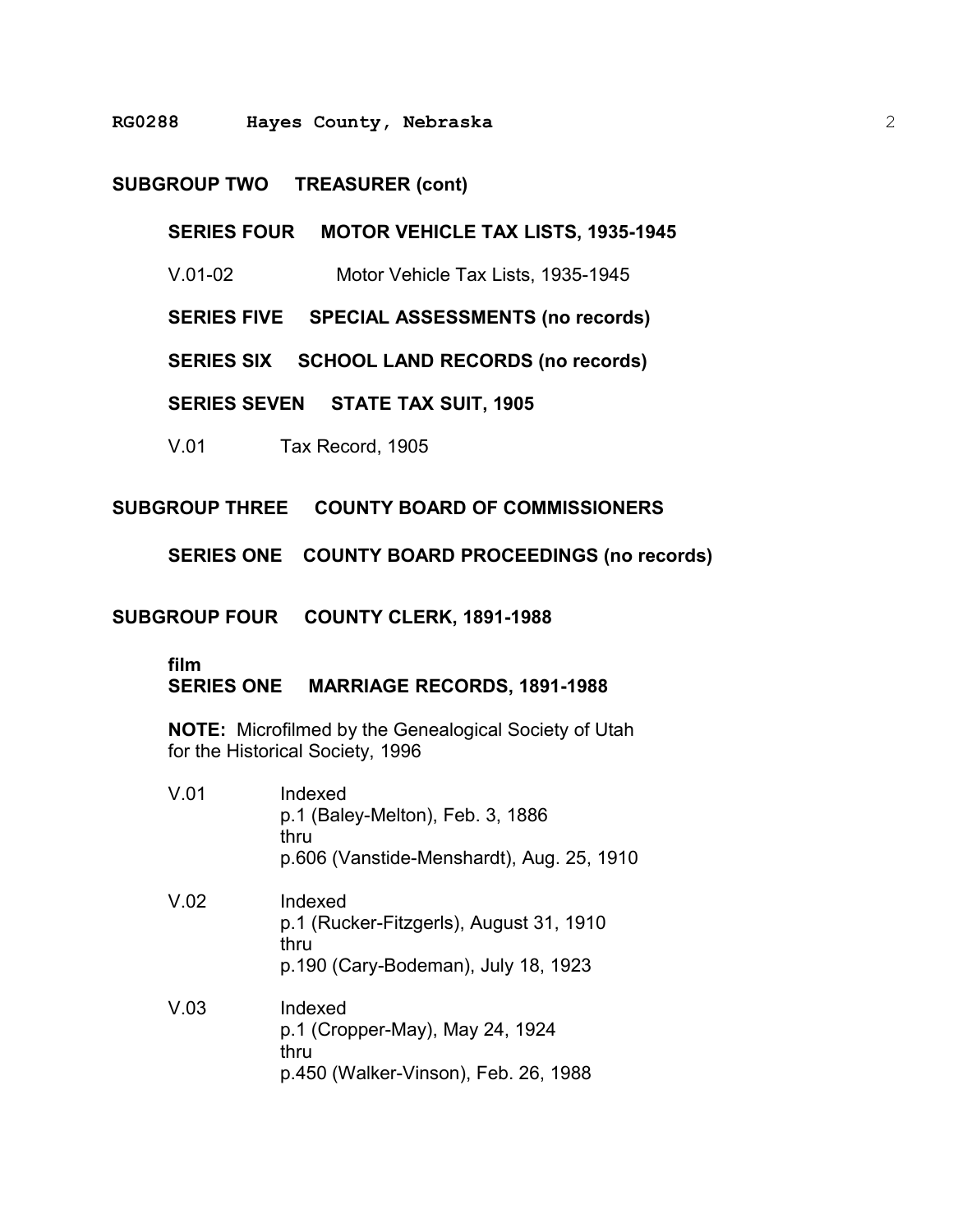**RG0288 Hayes County, Nebraska** 

#### **SUBGROUP FOUR COUNTY CLERK, 1891-1988**

## **film**

## **SERIES ONE MARRIAGE RECORDS - MICROFILM RECORD**

Roll #1 **Item #1 - Marriages, Vol. #1 (1886-1910)** 1037 images index, and p.1 (Baley-Melton), Feb. 3, 1886 1393 pp thru GSU Project Item #3 - Marriages, Vol. #3 (1924-1988) #27,015 p.450 (88-79-00001), Feb. 26, 1988

#### **SERIES TWO ELECTION RECORDS (no records)**

**SERIES THREE BOND RECORDS (no records)**

**SERIES FOUR BRAND AND ESTRAY RECORDS (no records)**

**SERIES FIVE PROFESSIONAL REGISTERS (no records)**

#### **SERIES SIX MILITIA LISTS, 1918**

Item #1 Veterans Lists, 1918

#### **SERIES SEVEN MISCELLANEOUS VOLUMES, 1916-1953**

| V.01      | Farm Home and Ranch Name Register, 1916      |
|-----------|----------------------------------------------|
| Item $#1$ | Bounty Records and Receipts, 1919-1933, 1953 |
| Item $#2$ | Tobacco Licenses, 1919-1924                  |
| V.02      | Hail Insurance Register, 1919-1920           |

## **SUBGROUP FIVE REGISTER OF DEEDS (no records)**

## **SUBGROUP SIX COUNTY COURT**

Security Microfilm exists for Probate Records, 1951-1990